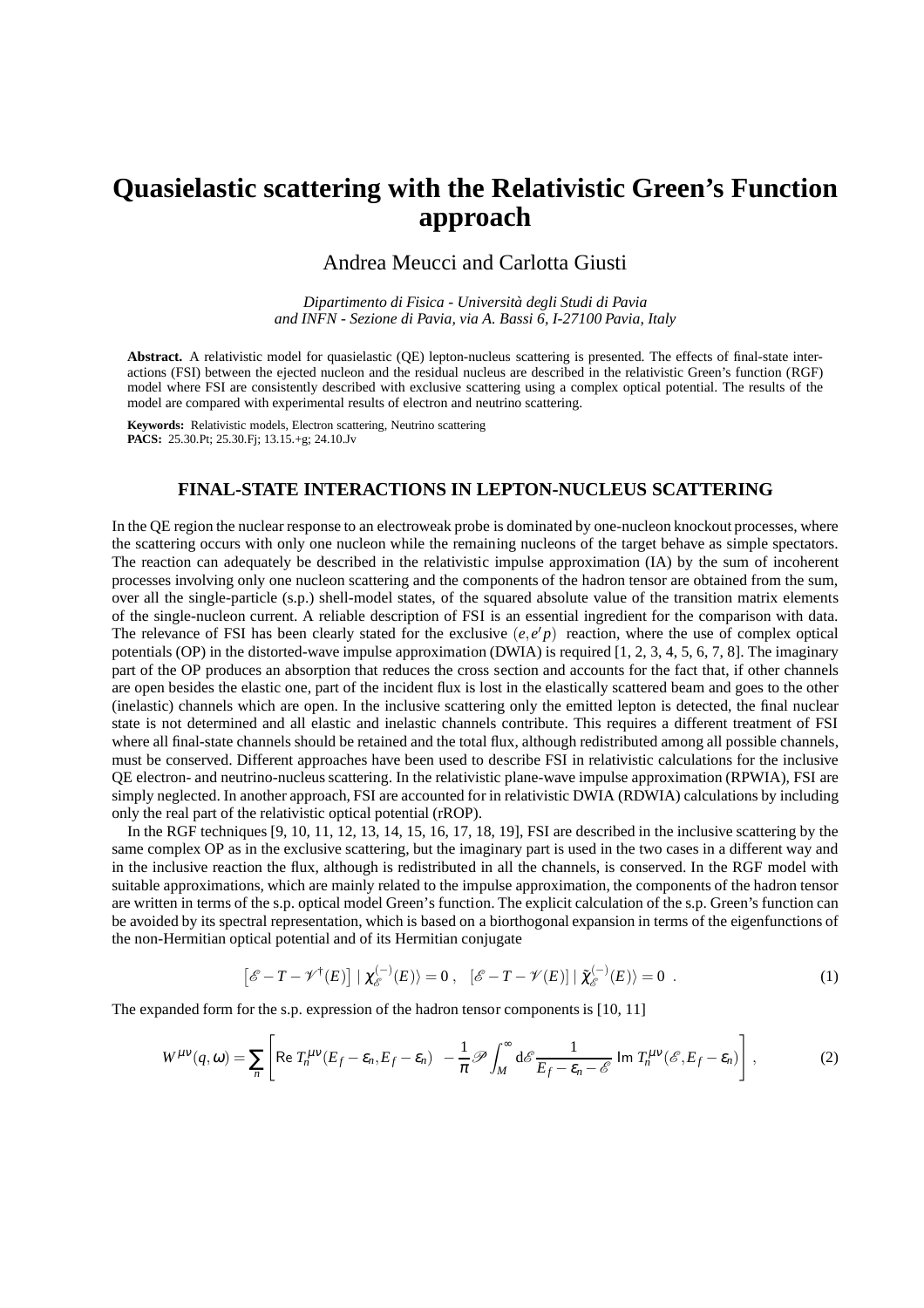

**FIGURE 1.** Differential cross section of the reactions  ${}^{16}O(e,e')$  for beam energy  $\varepsilon = 1080$  MeV and scattering angle  $\vartheta = 32^{\circ}$ and <sup>56</sup>Fe(*e*,*e'*) for beam energy  $\varepsilon = 2020$  MeV and scattering angle  $\vartheta = 20^{\circ}$ . Experimental data from [25] (<sup>16</sup>O) and [26] (<sup>56</sup>Fe).

where  $\mathscr P$  denotes the principal value of the integral, *n* is the eigenstate of the residual nucleus with energy  $\varepsilon_n$ , and

$$
T_n^{\mu\mu}(\mathscr{E},E) = \lambda_n \langle \varphi_n | j^{\mu\dagger}(\mathbf{q}) \sqrt{1 - \mathscr{V}'(E)} | \tilde{\chi}_{\mathscr{E}}^{(-)}(E) \rangle \langle \chi_{\mathscr{E}}^{(-)}(E) | \sqrt{1 - \mathscr{V}'(E)} j^{\mu}(\mathbf{q}) | \varphi_n \rangle , \qquad (3)
$$

and similar expressions for the terms with  $\mu \neq v$ . The factor  $\sqrt{1-\mathcal{V}'(E)}$ , where  $\mathcal{V}'(E)$  is the energy derivative of the optical potential, accounts for interference effects between different channels and allows the replacement of the mean field  $\mathcal V$  with the phenomenological OP.

Disregarding the square root correction, the second matrix element in Eq. (3) is the transition amplitude for the single-nucleon knockout from a nucleus in the state  $|\Psi_0\rangle$  leaving the residual nucleus in the state  $|n\rangle$  and it is similar to the usual DWIA expression for the transition amplitude of the exclusive single-nucleon knockout, i.e., the imaginary part of  $\mathscr{V}^{\dagger}$  gives an attenuation of the strength that is inconsistent with the inclusive process, where all the inelastic channels must be considered and the total flux must be conserved. This compensation is performed by the first matrix element in the right hand side of Eq. (3), which involves the eigenfunction  $\tilde{\chi}^{(-)}_\mathscr{E}(E)$  of the Hermitian conjugate optical potential, where the imaginary part has an opposite sign and has the effect of increasing the strength. Therefore, in the RGF approach the imaginary part of the optical potential redistributes the flux lost in a channel in the other channels, and in the sum over *n* the total flux is conserved. The RGF model requires the calculations of matrix elements of the same type as in usual RDWIA models, but involves eigenfunctions of both  $\mathcal V$  and  $\mathcal V^{\dagger}$ : FSI are described by the same complex optical potential as in RDWIA thus providing a consistent treatment of FSI in the exclusive and in the inclusive scattering.

#### **RESULTS FOR ELECTRON AND NEUTRINO SCATTERING**

The first measurement of the charged-current quasielastic (CCQE) flux-averaged double-differential muon neutrino cross section on <sup>12</sup>C in an energy range up to  $\approx 3$  GeV that have been reported by the MiniBooNE Collaboration [20] have raised extensive discussions. In particular, the experimental cross section is usually underestimated by the relativistic Fermi gas model and by other more sophisticated models based on the IA [21, 22, 23], unless the nucleon axial mass  $M_A$  is significantly enlarged with respect to the world average value of 1.03 GeV/ $c^2$ . Despite the fact the larger axial mass obtained from the MiniBooNE data on carbon can be interpreted as an effective way to include medium effects which are not taken into account, it is clear that, before drawing conclusions, a precise knowledge of lepton-nucleus cross sections, where uncertainties on nuclear effects are reduced as much as possible, is necessary. Moreover, any reliable calculation for neutrino scattering should first be tested against electron scattering in the same kinematical conditions.

In this section several results obtained with the RGF model for electron and neutrino-nucleus scattering are discussed. Some results of the RGF for inclusive electron and neutrino scattering are presented in [16, 18], where they are compared with the results obtained with the relativistic mean field model [24], which uses the same strong real potential already considered in describing the bound states to evaluate the scattering wave functions.

As an example, in Fig. 1 the RGF results are compared with the experimental  $(e, e')$  cross section on <sup>16</sup>O and <sup>56</sup>Fe. In all the calculations presented here the bound nucleon states are self-consistent Dirac-Hartree solutions derived within a relativistic mean-field approach [27], and in the RGF different parameterizations have been used for the relativistic optical potential: the energy-dependent and A-dependent (where A is the mass number) EDAD1 and the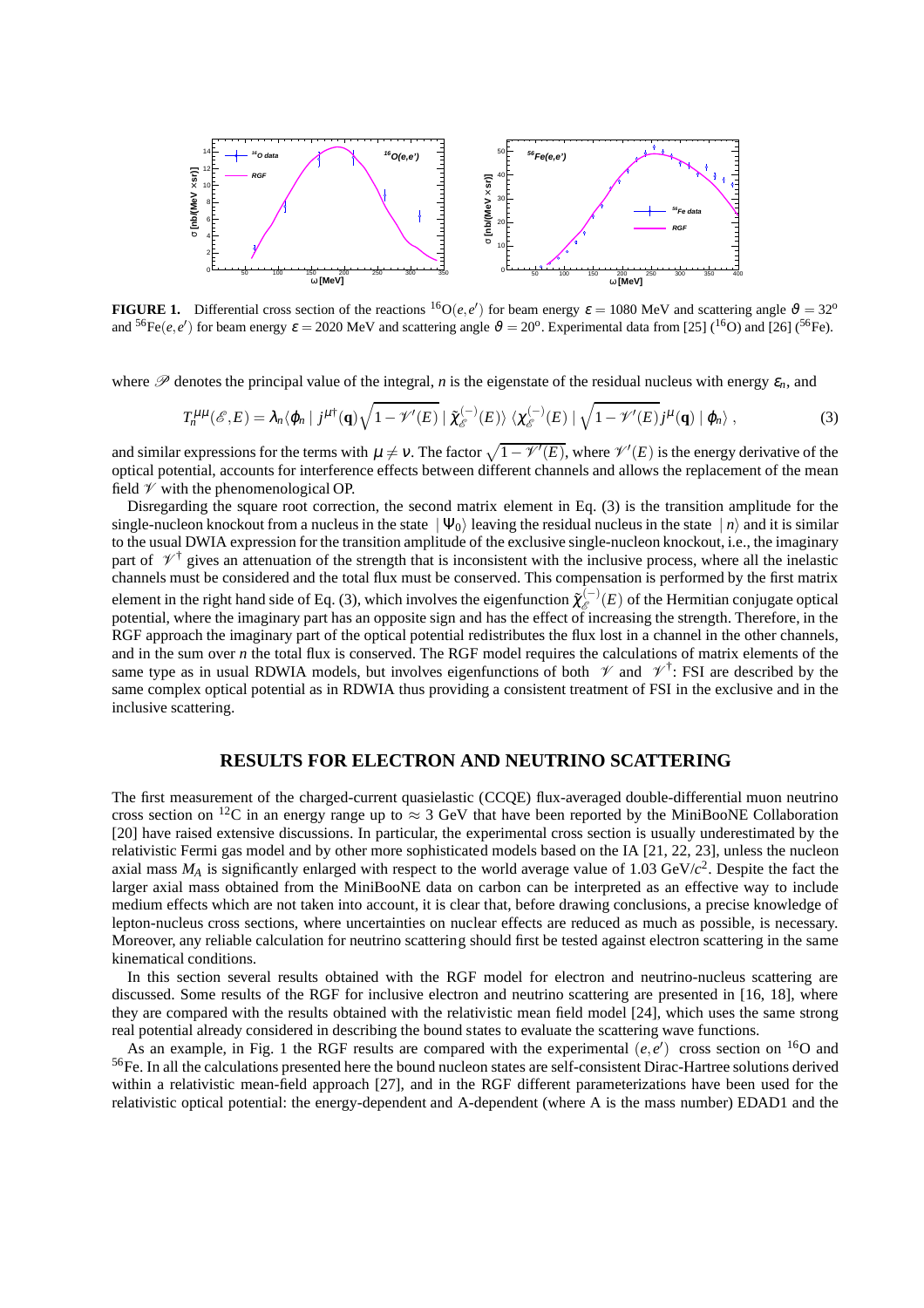

**FIGURE 2.** Flux-averaged double-differential cross section per target nucleon for the CCQE <sup>12</sup>C( $v_\mu$ ,  $\mu^-$ ) reaction calculated with the RGF-EDAI (dashed lines) and the RGF-EDAD1 (solid lines) displayed versus  $T_{\mu}$  for three bins of cos  $\vartheta_{\mu}$ . The data are from MiniBooNE [20].



**FIGURE 3.** Total CCQE cross section per target nucleon as a function of  $E_V$  (left panel) and  $E_V$  (right panel) calculated with the RGF-EDAD1 (solid line), the RGF-EDAI (dashed line), the rROP (dotted line), and the RPWIA (dot-dashed line). The data are from MiniBooNE [20, 29].

energy-dependent but A-independent EDAI complex phenomenological potentials of [28]. The shape followed by the RGF cross sections fits well the slope shown by the data, in particular approaching the peak region, where the RGF produces cross sections in reasonable agreement with the data. Although satisfactory on general grounds, the comparison with data in Fig. 1 cannot be conclusive until contributions beyond the QE peak, like meson exchange currents and ∆ effects, which may play a significant role in the analysis of data even at the maximum of the QE peak, are carefully evaluated.

In Fig. 2 the CCQE double-differential <sup>12</sup>C( $v_{\mu}, \mu^{-}$ ) cross sections averaged over the neutrino flux is displayed as a function of the muon kinetic energy  $T_{\mu}$  for three bins of cos  $\vartheta_{\mu}$ , where  $\vartheta_{\mu}$  is the muon scattering angle. In all the calculations of neutrino-nucleus scattering the standard value of the nucleon axial mass, i.e.,  $M_A = 1.03 \text{ GeV}/c^2$  has been used. A good agreement with the MiniBooNE data of [20] is generally shown by the RGF cross sections [18]. The differences between the RGF results with the two optical potentials are enhanced in the peak region but they always are of the order of the experimental errors. The EDAD1 and EDAI potentials yield close predictions for the bin  $0.4 \le \cos \vartheta_\mu \le 0.5$ ; small differences are seen in the bin  $0.8 \le \cos \vartheta_\mu \le 0.9$ , while larger differences can be found for the bin  $0.7 \le \cos \vartheta_\mu \le 0.8$ . Nevertheless, the RGF-EDAI cross section is always larger than the RGF-EDAD1 one. The differences between the RGF-EDAI and the RGF-EDAD1 results are due to the different imaginary parts.

In Fig. 3 the total CCQE cross sections per target nucleon for neutrino and antineutrino scattering are displayed as functions of the neutrino or antineutrino energies  $E_v$  and  $E_{\bar{v}}$  and compared with the "unfolded" MiniBooNE data [20, 29]. The RPWIA and rROP results usually underpredict the  $v_\mu$  data. Larger cross sections, in particular for larger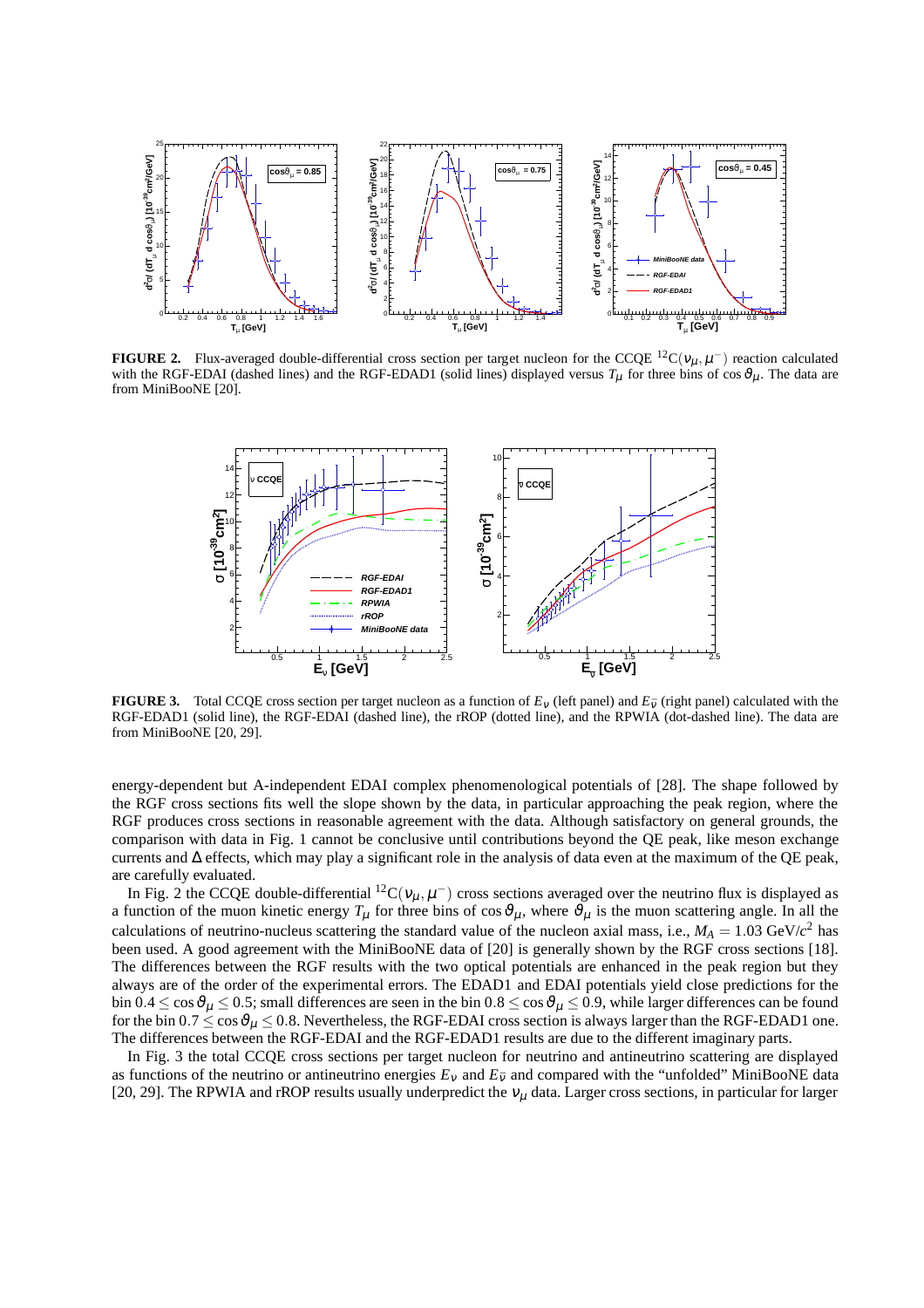

**FIGURE 4.** NCE flux-averaged cross section per target nucleon as a function of  $Q^2$  calculated with the RGF-EDAD1 (solid line) and the RGF-EDAI (dashed line). The data are from MiniBooNE [30].

values of  $E_v$ , are obtained in the RGF with both optical potentials [18]. The differences between the RGF-EDAI and the RGF-EDAD1 results, being RGF-EDAI in good agreement with the shape and magnitude of the  $v<sub>u</sub>$  data, are due to the different imaginary parts. The enhancement of the RGF cross sections is due to the translation to the inclusive strength of the overall effect of inelastic channels which are not incorporated in other models based on the IA.

The total CCQE cross section for  $\bar{v}_{\mu}$  scattering is displayed in the right panel of Fig. 3. Also in this case the RGF results are usually larger than the RPWIA and rROP ones. The differences between the RGF-EDAD1 and RGF-EDAI results are significant but somewhat smaller than for neutrino scattering. A reasonable agreement with the experimental data is obtained, but the RGF-EDAI calculations are larger than the data up to  $E_{\bar{v}} \approx 1.5$  GeV, while a better agreement is obtained with the RGF-EDAD1 ones. The different behavior of the cross sections for neutrino and antineutrino scattering is related to the relative strength of the vector-axial response, which is constructive in  $v$  scattering and destructive in  $\bar{v}$  scattering, with respect to the longitudinal and transverse ones [19].

The MiniBooNE Collaboration has reported [30] also a measurement of the flux-averaged differential cross section as a function of the four-momentum transferred squared,  $Q^2 = -q^{\mu}q_{\mu}$ , for neutral-current elastic (NCE) neutrino scattering on CH<sub>2</sub> in a  $Q^2$  range up to  $\approx 1.65$  (GeV/*c*)<sup>2</sup>. The analysis of v-nucleus NCE reactions introduces additional complications, as the final neutrino cannot be measured and a final hadron has to be detected: the cross sections are therefore semi-inclusive in the hadronic sector and inclusive in the leptonic one [31, 32, 33]. Different relativistic descriptions of FSI are compared with the NCE MiniBooNE data in [34], while in Fig. 4 we show our RGF results calculated with both EDAI and EDAD1 potentials. Also in this case, the RGF produces large cross sections that are in nice agreement with the data. However, we stress the RGF is appropriate for the inclusive scattering where only the final lepton is detected, and thus can take into account also contributions that are not included in the experimental cross sections.

#### **SUMMARY AND CONCLUSIONS**

A deep understanding of the neutrino-nucleus cross sections is very important for the determination of neutrino oscillation parameters. Reliable theoretical models are required where all nuclear effects are well under control. Within the QE kinematics domain, the treatment of FSI is an essential ingredient for the comparison with data. In this contribution the RGF model for the inclusive QE electron and neutrino-nucleus scattering has been discussed. This model was originally developed for QE electron scattering, successfully tested in comparison with electronscattering data, and then extended to neutrino-nucleus scattering. In the RGF model FSI are described in the inclusive scattering by the same complex optical potential as in the exclusive scattering, but the imaginary part is used in the two cases in a different way and in the inclusive process it is responsible for the redistribution of the flux in all the channels and the conservation of the flux. The RGF model gives results that are usually larger than results of other models based on the impulse approximation and that are in fair agreement with the CCQE MiniBooNE cross sections without the need to increase the standard value of the nucleon axial mass. However, the use of phenomenological optical potentials, does not allow us to disentangle the role of different reaction processes and explain in detail the